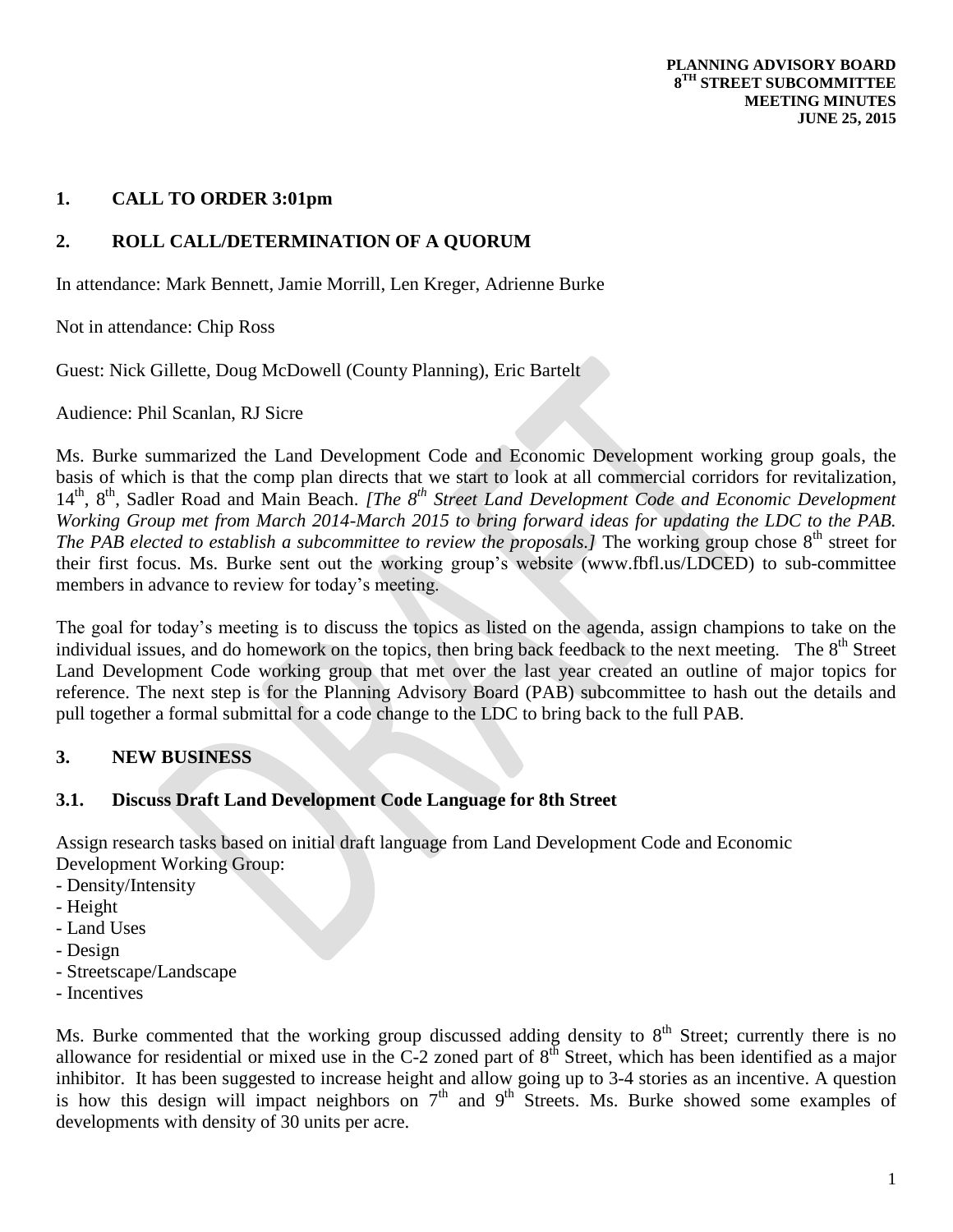Mr. Bennett stressed that instead of dictating a specific use, the ideas is to open up to more potential uses, which could create an environment to improve the area. It was rediscussed that the area of discussion as identified is between  $7<sup>th</sup>$  and  $9<sup>th</sup>$  Streets.

Mr. Morrill asked - is one of threshold questions is whether there is going to be residential development on  $8<sup>th</sup>$ Street? Feedback from group was that yes, this is the consensus and recommended proposal. Mr. Morrill asked if we could start off with this as recommendation and build from there.

Ms. Burke shared that the LDC working group looked at whether we would do an overlay or create an entirely new zoning district. The consensus from 8<sup>th</sup> Street working group was to not create an overlay which is useful but not user friendly; and instead look at re-FLUMing (create new future land use) and creating a new urban mixed use zoning category. The group reviewed the current zoning map and what is now zoned C-2 and MU-1 and identified potential areas of change. The discussion is not proposing new commercial in residential, but proposing a residential allowance where commercial exists now. Language can be built into the code to encourage good design. The group emphasized good access to  $7<sup>th</sup>$  and  $9<sup>th</sup>$  street to encourage walkability.

The group talked about a six foot access easement to be dedicated by property owners along  $8<sup>th</sup>$  Street, which if granted could earn an incentive of a density bonus or additional height. The easement could be used to expand pedestrian area and for landscaping. The other option would be to require a six foot setback landscape buffer applicable upon redevelopment. Ms. Burke expressed concern about a height increase and impacts on adjacent neighborhoods.

Mr. Kreger reminded the group that they are not making decisions here; rather, the subcommittee is going to make a recommendation to the full PAB. He would like to look at the entire City, reminding the group about vacancies in strip malls. He agrees with making of changes for  $8<sup>th</sup>$  Street. He brought up creating incentives for affordable housing with the increase of density. The group discussed the difference between "affordable" and "workforce" housing, which use different definitions based on state or federal language. The consensus was the incentive would be for workforce housing.

Nick Gillette, Engineer, who was a part of the original working group, made comments about the challenges of trying to do a project on 8<sup>th</sup> Street today. In order to incentivize, he noted, you have to offer a variety of products. Mixed-use is the perfect vehicle, but you still have to provide parking. Landscaping and design standards would be encouraged. Rear load parking from  $7<sup>th</sup>$  or  $9<sup>th</sup>$  Street came up as an option. Stormwater should be not an issue because of previously developed sites, landscaping and parking become the bigger issues.

Ms. Burke pointed out that this is setting the stage, people are interested in doing things on  $8<sup>th</sup>$  Street. They have approached the City or professionals like Mr. Gillette, but projects they want to do are not allowable under the current code. Mr. Gillette stated no one is going to come in and spend the money if the allowable density is not there.

Mr. Bennett wants to ensure we tie  $8<sup>th</sup>$  street into downtown and make the whole area walkable. He said we have to provide incentives for design. Ms. Burke emphasized his point and asked, how do we want it to look? This has to be figured out and then build things into the code. Everyone agrees that trucks are a deterrent. Designs can be incorporated so that people have good access to  $7<sup>th</sup>$  and  $9<sup>th</sup>$  street for walking and biking.

Eric Bartelt provided a summary of streetscaping ideas he is working on with the 8<sup>th</sup> Street Streetscape and Improvement Group. The right of way is limited. What we end up with is a sidewalk that runs 12 blocks, with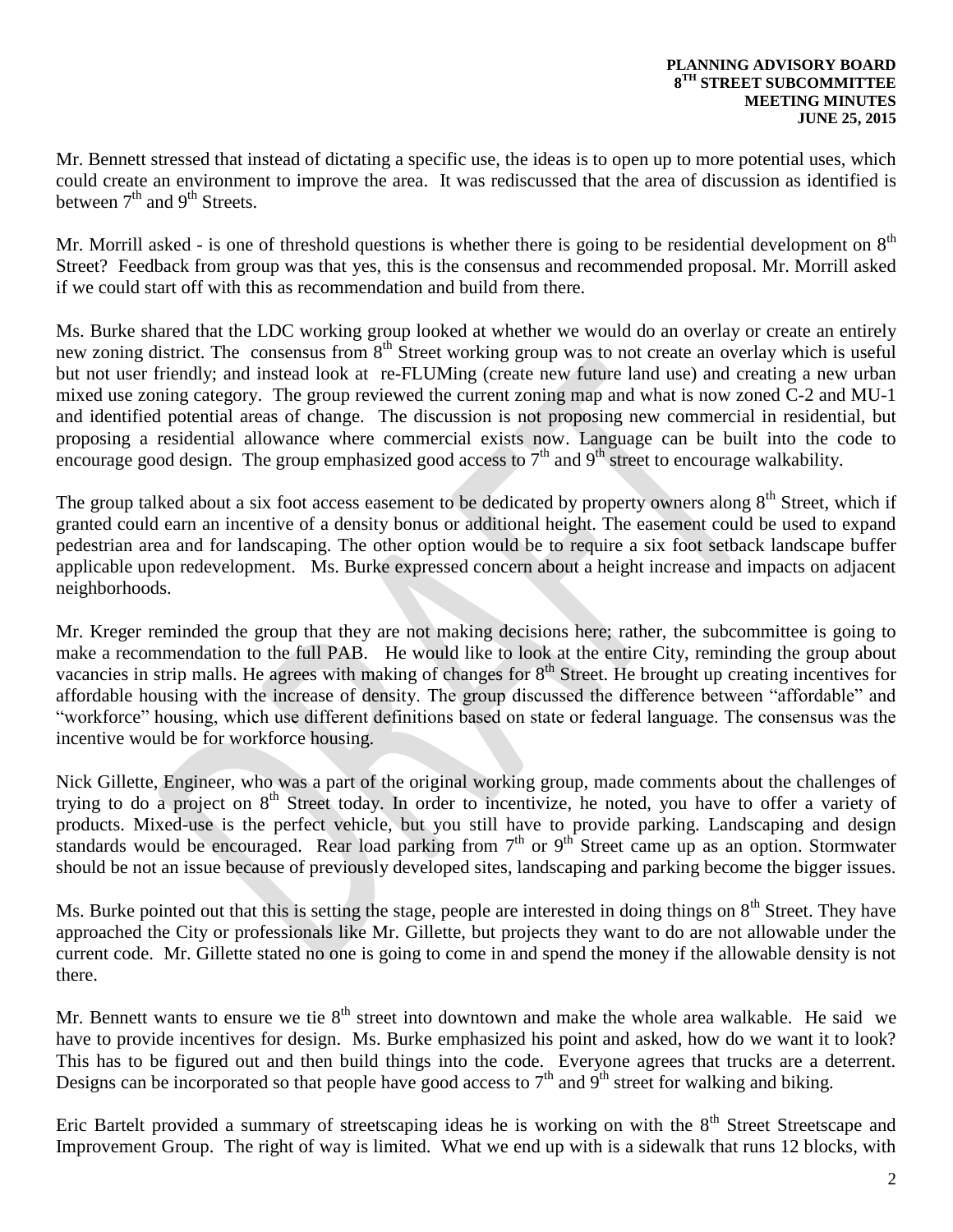small patches of grass on both sides. To overcome these limitations, it would be good to obtain additional space through the six foot easement or setback, and create islands where sidewalk can go in and make it more interesting. Of course, buy in from property owners for landscaping is required. The idea is that the City would install and maintain landscaping. Ms. Burke asked whether the consensus is to add available incentive if a property owner is willing to do the six foot easement or is it to require a six foot setback (no easement)? Doug McDowell noted that for the County A1A overlay he believes there are enhanced setbacks and a landscape buffer. The county does not have landscape requirements there.

Mr. Bennett pointed out we do not want to create a tunnel effect on  $8<sup>th</sup>$  Street with height and buildings. Mr. Gillette noted if you do ground floor commercial, you wouldn't likely then do  $2<sup>nd</sup>$  floor commercial. The acreage of a block on  $8<sup>th</sup>$  St is approximately 1.87 acres per block.

Ms. Burke reiterated concerns about the height and adjacent neighborhoods and shared the proposed illustration with different heights. Mr. Kreger noted there are lots that back up to  $9<sup>th</sup>$  St and considering height.

A question about parking came up. Ms. Burke noted that parking is addressed in LDC Chapter 7 and the standards have been changed fairly recently to allow more flexible parking options. This section may need to be looked at again to help with  $8<sup>th</sup>$  street improvements. On the side streets, there is enough space to do angled parking in the right-of-way which could be a credit to on-street parking allowances.

Mr. Bartelt asked what is reasoning to include west side of  $9<sup>th</sup>$ ? It is MU-1 now and being proposed for MU-2. Ms. Burke noted that for ease of mapping and logistics, the proposed MU-2 follows the existing zoning district boundaries of MU-1, C-2 and a little bit of R-2 in the northeast section. Mr. Gillette stated including the west side of  $9<sup>th</sup>$  incentivizes to make lots combined and larger. Mr. Gillette suggested a proposed step down in height on 9<sup>th</sup> Street. Mr. Kreger suggested parking area underneath. Phil Scanlan noted that a higher density and height of 55 feet be on the 8<sup>th</sup> street side only. Ms. Burke mentioned the MU-1 height limit is currently 35 feet. C-2 is 45 feet. Mr. Bartelt suggested 55ft on 8<sup>th</sup> Street.

Mr. Kreger asked what can we do with parking to encourage people? Offer one parking space per unit. Phil Scanlan suggested you could reduce parking to one per unit and increase bike racks.

Mr. Kreger suggested creating a point system for incentives similar to the CRA Density Bonus. With an increase in density, this could create incentive for workforce housing. Mr. Bennett stated qualifications are based upon income-40-60%. Ms. Burke said there are thresholds set by the state the state for affordable housing.

Mr. Kreger said we have to make options lucrative for people, trucks are not going away so we may want to look at comp plan to change something with 8<sup>th</sup> Street, which has a state designation of a Strategic Intermodal System. He reiterated we will have to give a bunch of incentives to encourage people to build. Mr. Bennett encouraged under building parking and the importance of allowing noise to dissipate. Mr. McDowell thinks it is a good idea to increase density. Ms. Burke referred to the map. She mentioned CRA design guidelines as a model. Mr. Gillette emphasized parking is going to be issue, it's possible we will not be able to fit enough stalls to accommodate increased density. Mr. Gillette reminded the group that Mr. Bartelt mentioned on street parking.

The consensus of the group was to allow density up to 30 units per acre as a bonus, 25 as the standard.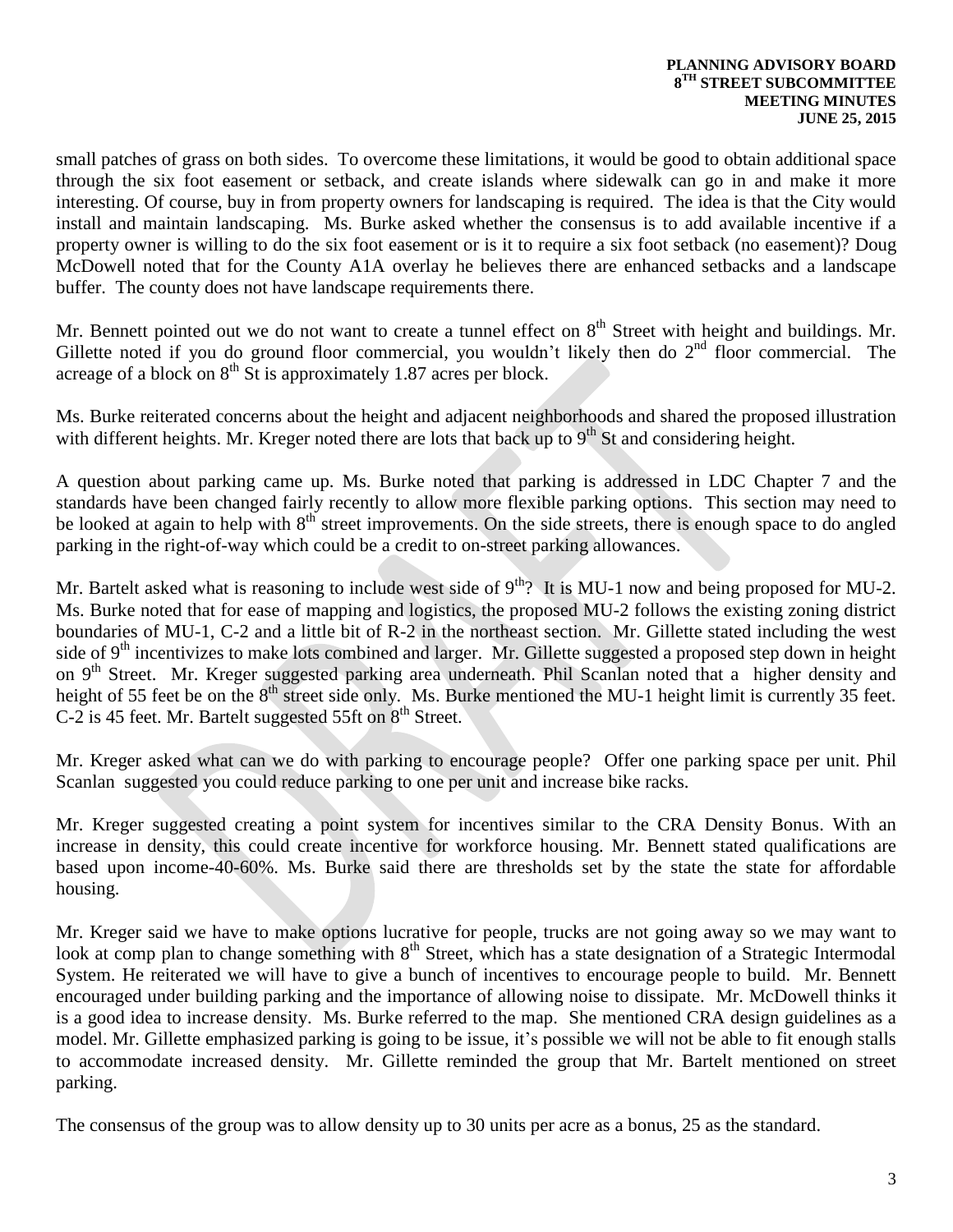The group discussed a 45 foot maximum height. Ms. Burke noted R-2 is 35 ft max, looking at the area around Beech St. Grill. Businesses would not likely want more than 45 ft. Mr. Gillette and the group discussed step down height on 9<sup>th</sup> street. Mr. Kreger asked for a larger redevelopment areas, create a communal parking lot?

Ms. Burke asked about land uses, noting the working group talked about inserting MU-2 into the Table of Land Uses and what kind of land uses it should allow. The major change was taking out, she believed, auto repair stores. With the addition of residential density, more land uses have really been added. She would like someone to look at the draft land use chart with an "outside eye". **Mr. Morrill volunteered to look at land uses.**

#### **Mr. Kreger will look at matrix for incentives for height, density, parking, and easement.**

**Ms. Burke will do a little more work on design section and bring ideas to next meeting with more options.**  Streetscape improvements tie into design.

Mr. Kreger commented that workforce will move to 8<sup>th</sup> Street. All will be dependent on what the marketplace drives. He noted the CRA density matrix was completed years ago, but no one has utilized. But it's about creating the opportunity for people to come.

RJ Sicre, a representative of FPU, noted utility facility needs to be added as a supplemental allowance under the proposed MU-2.

Mr. Bennett over time if  $8<sup>th</sup>$  and  $9<sup>th</sup>$  are developed, you will see retail and mixed use development. You will have the advantage of people walking. Mr. Morrill noted there is not a business requirement on  $9<sup>th</sup>$  and it could go to 45 feet high. There was discussion about height allowances – up to 55 feet high as a bonus (45 feet as the standard) for  $7<sup>th</sup>$  Street south of Fir and east and west sides of  $8<sup>th</sup>$  Street and west side of  $9<sup>th</sup>$  Street. The rest of the area would be a max of 45 feet.

Ms. Burke mentioned the working group discussed a policy of making side streets one way to help better direct traffic, but there was no group decision on this.

Ms. Burke asked Mr. McDowell if proposed changes as discussed by the group could continue to county section of 8<sup>th</sup> Street. He responded that here may be some threads that could be utilized, but likely not in the entirety because of different circumstances in the County portion of  $8<sup>th</sup>$  Street.

Ms. Burke shared with the group that remaining abandoned signs on 8<sup>th</sup> Street are now down.

RJ Sicre suggested looking at the density of Amelia park condos and townhouses to give people a sense of the type of density being suggested.

Mr. Kreger suggested proposal go to the August PAB meeting. Ms. Burke stated that due to staff workload this would not be possible. It was agreed that the goal would be the September PAB meeting.

## **3.2. Determine Future Meeting Dates and Times**

The next meeting will be Thursday, July  $2<sup>nd</sup>$  at 3pm at City Hall.